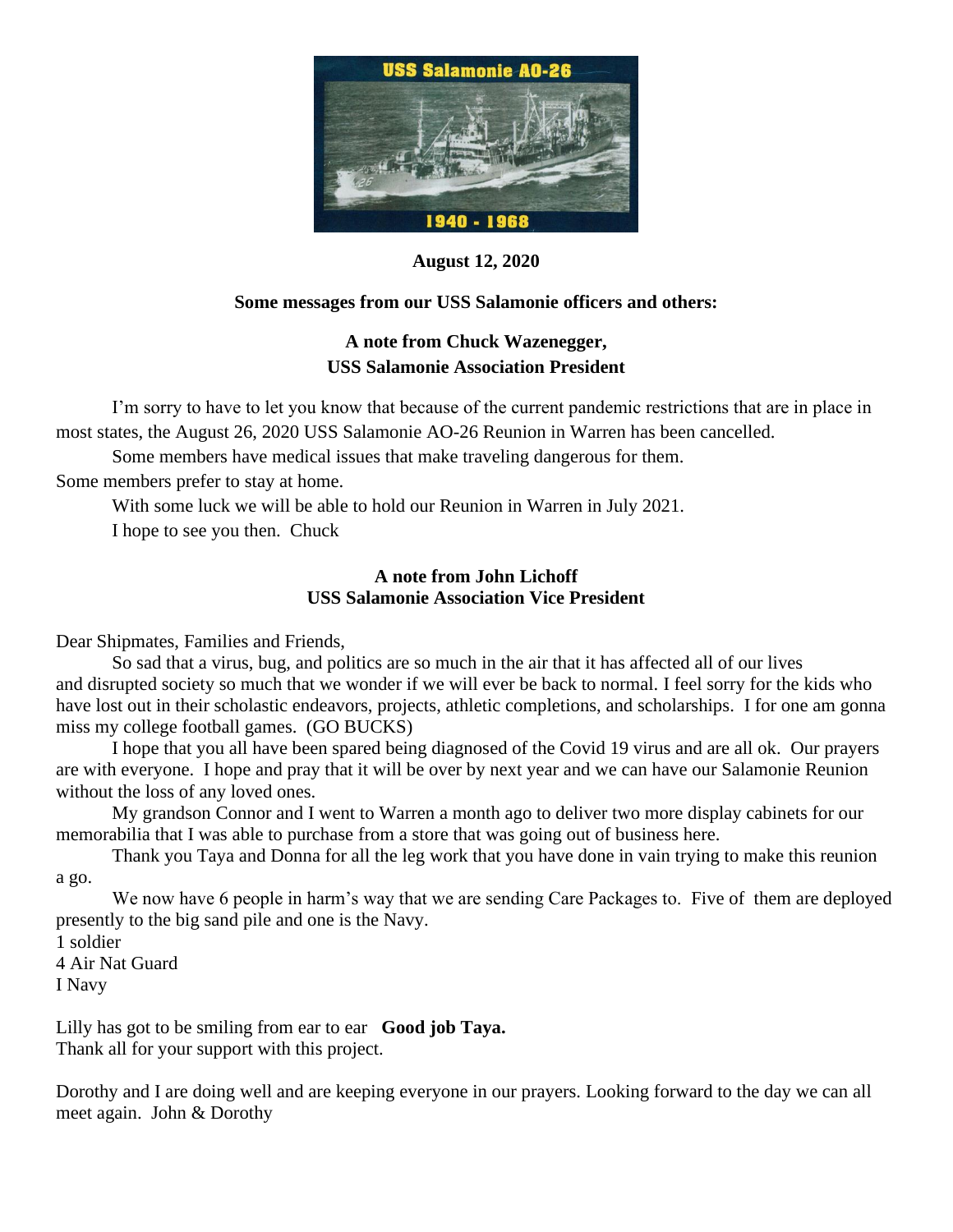### **A note from Mike Seidel USS Salamonie Treasurer**

Hello to all from your treasurer. I guess that the first thing to say is that the world is a mess right now or so it seems. We are doing well in our house and hope that is the same for all of you reading this. Our Association is doing well money wise but that does not mean that my liquor store bill is paid in full so please send your dues to me!! The fellow at the liquor store is counting on that!! Really in all truth I need to tell you a funny story. I do still drink beer and also a liquor called Drambuie. I had bought a bottle of the Drambuie, got it home and opened the rear door of the van and it fell on the floor and of course broke into a thousand pieces. Then my tears made it even wetter in the garage. Ha!!

I am sorry to miss the summer reunion in Warren this year, hope that next year it will happen and that I am still able to make it there. I need to have another look at the dress blues that I wore when I was skinny and had hair.

Well at any rate we are still collecting the \$25.00 dues for 2021 and that seems to work for our association!!

| <b>USS Salamonie Association Dues 2021</b> | Please send your chec                  |
|--------------------------------------------|----------------------------------------|
| Name:                                      |                                        |
|                                            | <b>USS</b> Salamon                     |
|                                            | Mike Seio<br>3211 Northern Va          |
| State: $ZIP$ :                             | Rochester, M                           |
|                                            | Thank you in<br>promise that I will so |
|                                            | Mike                                   |
| I prefer to get my newsletter via:         |                                        |
| Snail mail E mail                          |                                        |

Please send your check for \$25 dues made out to

USS Salamonie Association to:

 Mike Seidel 1 Northern Valley Drive N.E. 3211 Northern Valley Drive N.E. Rochester, Minnesota 55906

Thank you in advance and if you send dues I promise that I will send you a note saying thanks!!

### **A Note from Rita Wood Newsletter Editor**

This newsletter is a shortened version but we wanted to let you know about the cancellation of the 2020 Warren reunion that was scheduled for August and to send messages from our officers.

Remember that I can send a Salamonie Association Greeting card for sympathy, get well or thinking of you if you will send me the name/address of the recipient. Rita Wood, 47 Brown Terrace, Portsmouth RI 02871 or RLW313@aol.com.